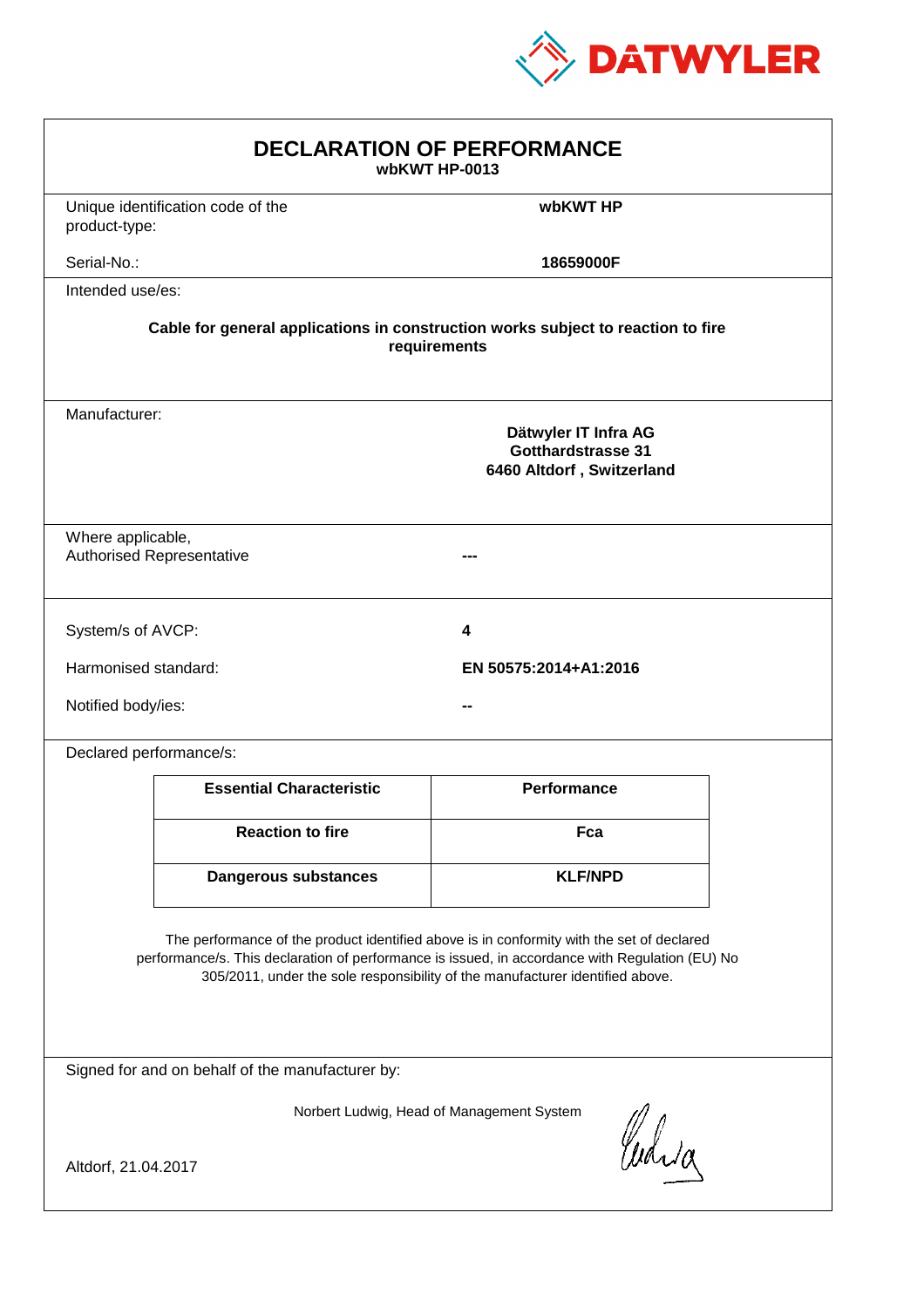

| LEISTUNGSERKLÄRUNG<br>wbKWT HP-0013                                                                                                                                                                                                                        |                                                                         |                |  |  |
|------------------------------------------------------------------------------------------------------------------------------------------------------------------------------------------------------------------------------------------------------------|-------------------------------------------------------------------------|----------------|--|--|
|                                                                                                                                                                                                                                                            | Eindeutiger Kenncode des Produkttyps:                                   | wbKWT HP       |  |  |
| Serien-Nr.:                                                                                                                                                                                                                                                |                                                                         | 18659000F      |  |  |
| Verwendungszweck(e):                                                                                                                                                                                                                                       |                                                                         |                |  |  |
| Kabel/Leitung für allgemeine Anwendungen in Bauwerken in Bezug auf die<br>Anforderungen an das Brandverhalten                                                                                                                                              |                                                                         |                |  |  |
| Hersteller:                                                                                                                                                                                                                                                | Dätwyler IT Infra AG<br>Gotthardstrasse 31<br>6460 Altdorf, Switzerland |                |  |  |
|                                                                                                                                                                                                                                                            | Wo anwendbar, Bevollmächtigter:                                         |                |  |  |
| Leistungsbeständigkeit:                                                                                                                                                                                                                                    | System(e) zur Bewertung und Überprüfung der                             | 4              |  |  |
| Harmonisierte Norm:<br>EN 50575:2014+A1:2016                                                                                                                                                                                                               |                                                                         |                |  |  |
| Notifizierte Stelle(n):                                                                                                                                                                                                                                    |                                                                         |                |  |  |
| Erklärte Leistung(en):                                                                                                                                                                                                                                     |                                                                         |                |  |  |
|                                                                                                                                                                                                                                                            | <b>Wesentliche Merkmale</b>                                             | Leistung       |  |  |
|                                                                                                                                                                                                                                                            | <b>Brandverhalten</b>                                                   | Fca            |  |  |
|                                                                                                                                                                                                                                                            | Gefährliche Stoffe                                                      | <b>KLF/NPD</b> |  |  |
| Die Leistung des vorstehenden Produkts entspricht der erklärten Leistung/den erklärten<br>Leistungen. Für die Erstellung der Leistungserklärung im Einklang mit der Verordnung (EU) Nr.<br>305/2011 ist allein der obengenannte Hersteller verantwortlich. |                                                                         |                |  |  |
| Unterzeichnet für den Hersteller und im Namen des Herstellers von:                                                                                                                                                                                         |                                                                         |                |  |  |
| Norbert Ludwig, Head of Management System<br>Curia<br>Altdorf, 21.04.2017                                                                                                                                                                                  |                                                                         |                |  |  |
|                                                                                                                                                                                                                                                            |                                                                         |                |  |  |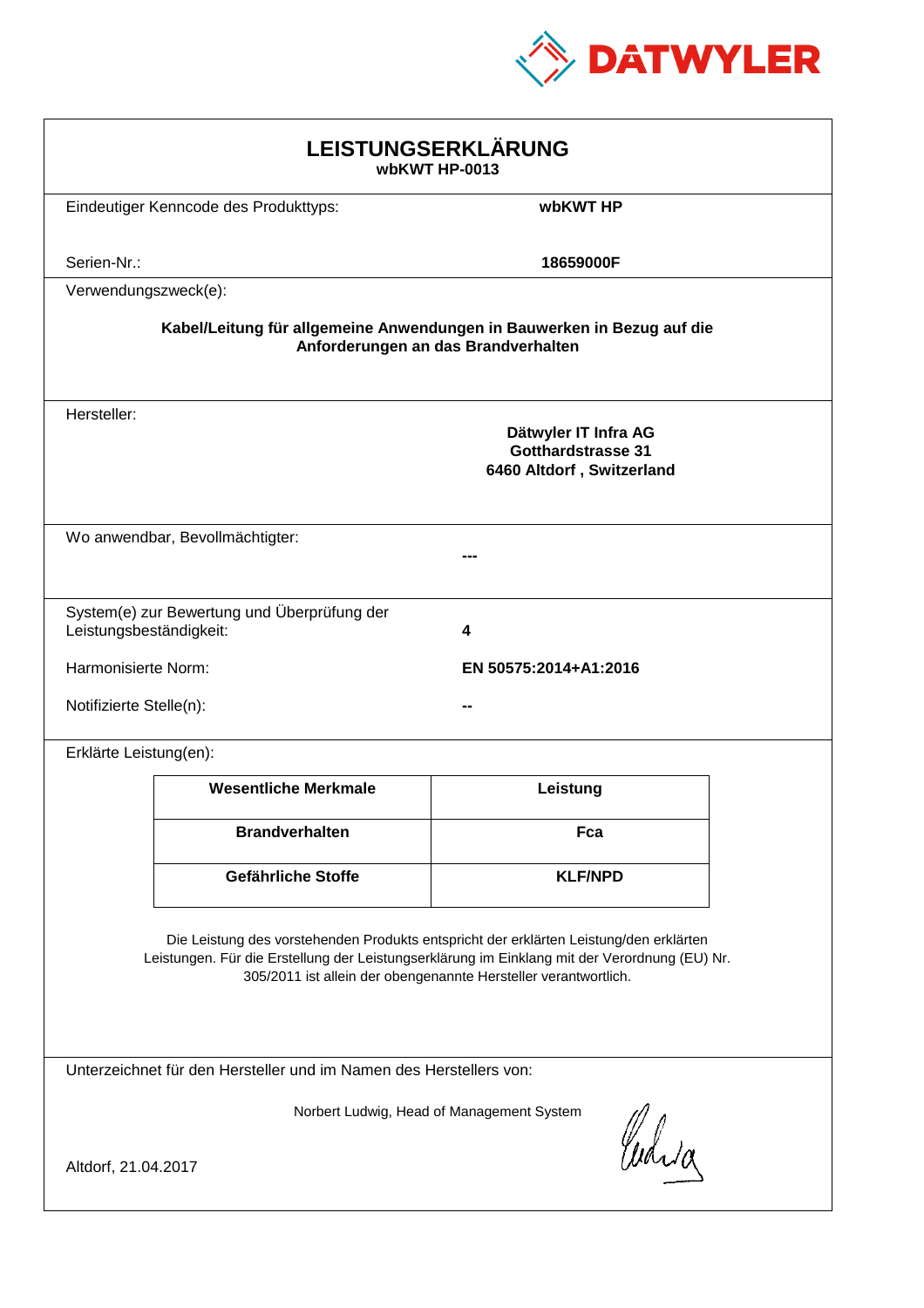

| <b>PRESTATIEVERKLARING</b><br>wbKWT HP-0013                                                                                                                                                                                                                                 |                                                                         |                                                                                |  |  |
|-----------------------------------------------------------------------------------------------------------------------------------------------------------------------------------------------------------------------------------------------------------------------------|-------------------------------------------------------------------------|--------------------------------------------------------------------------------|--|--|
| producttype:                                                                                                                                                                                                                                                                | Unieke identificatiecode van het                                        | wbKWT HP                                                                       |  |  |
| Serienr.:                                                                                                                                                                                                                                                                   |                                                                         | 18659000F                                                                      |  |  |
| Beoogd(e) gebruik(en):                                                                                                                                                                                                                                                      |                                                                         |                                                                                |  |  |
| Kabels voor algemene toepassingen in bouwwerken die onder<br>voorschriften inzake materiaalgedrag bij brand vallen                                                                                                                                                          |                                                                         |                                                                                |  |  |
| Fabrikant:                                                                                                                                                                                                                                                                  |                                                                         | Dätwyler IT Infra AG<br><b>Gotthardstrasse 31</b><br>6460 Altdorf, Switzerland |  |  |
|                                                                                                                                                                                                                                                                             | indien van toepassing, Gemachtigde:                                     |                                                                                |  |  |
| prestatiebestendigheid:<br>Geharmoniseerde norm:<br>Aangemelde instantie(s):                                                                                                                                                                                                | Het systeem of de systemen voor de<br>beoordeling en verificatie van de | 4<br>EN 50575:2014+A1:2016                                                     |  |  |
| Aangegeven prestatie(s)                                                                                                                                                                                                                                                     |                                                                         |                                                                                |  |  |
|                                                                                                                                                                                                                                                                             | Essentiële kenmerken                                                    | <b>Prestatie</b>                                                               |  |  |
|                                                                                                                                                                                                                                                                             | <b>Brandreactie</b>                                                     | Fca                                                                            |  |  |
|                                                                                                                                                                                                                                                                             | Gevaarlijke stoffen                                                     | <b>KLF/NPD</b>                                                                 |  |  |
| De prestaties van het hierboven omschreven product zijn conform de aangegeven prestaties. Deze<br>prestatieverklaring wordt in overeenstemming met Verordening (EU) nr. 305/2011 onder de exclusieve<br>verantwoordelijkheid van de hierboven vermelde fabrikant verstrekt. |                                                                         |                                                                                |  |  |
| Ondertekend voor en namens de fabrikant door:                                                                                                                                                                                                                               |                                                                         |                                                                                |  |  |
| Norbert Ludwig, Head of Management System<br>Curia<br>Altdorf, 21.04.2017                                                                                                                                                                                                   |                                                                         |                                                                                |  |  |
|                                                                                                                                                                                                                                                                             |                                                                         |                                                                                |  |  |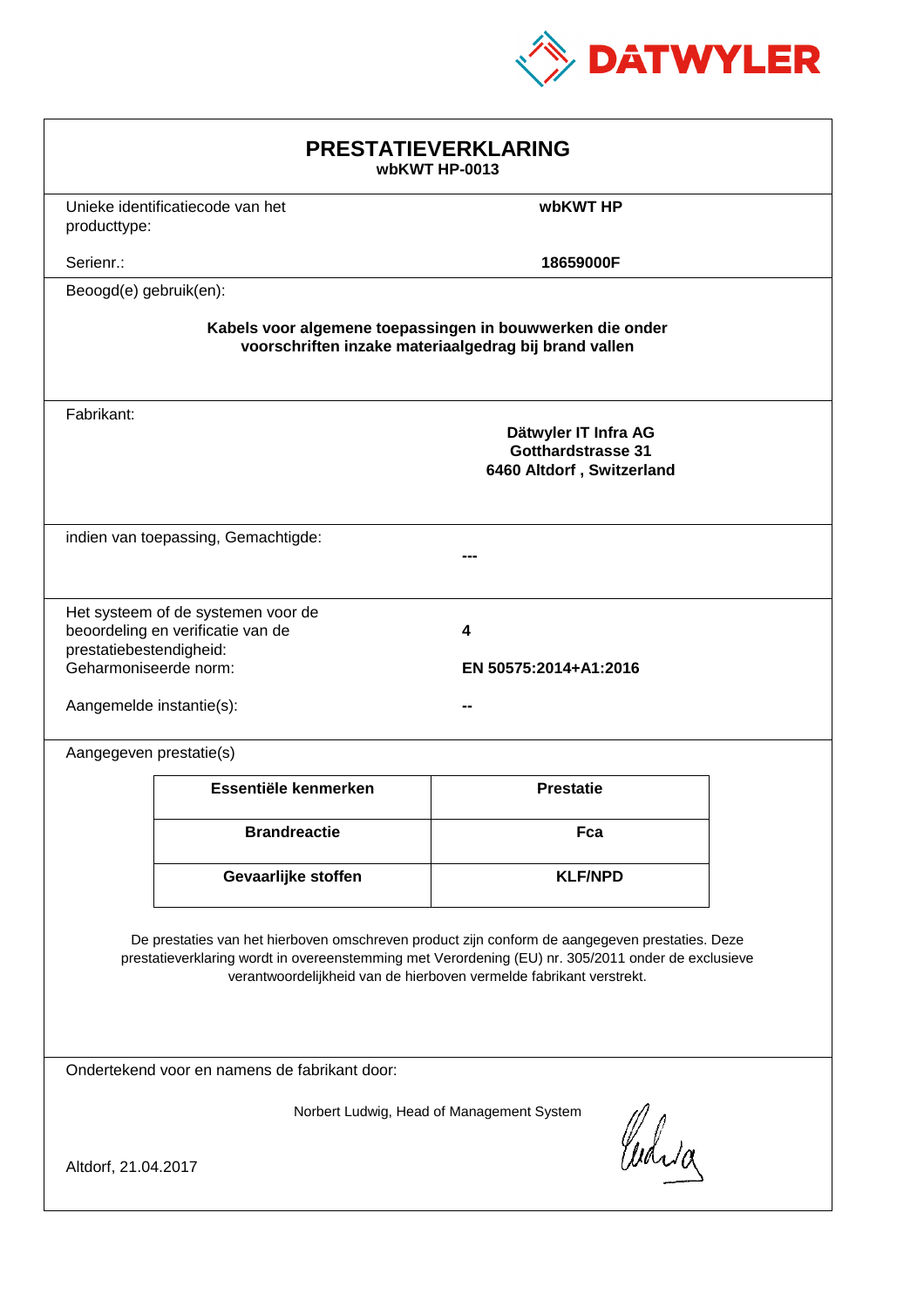

| DÉCLARATION DES PERFORMANCES<br>wbKWT HP-0013                                                                                                                                                                                                                    |                                                                                                                |                                                                                |  |  |  |
|------------------------------------------------------------------------------------------------------------------------------------------------------------------------------------------------------------------------------------------------------------------|----------------------------------------------------------------------------------------------------------------|--------------------------------------------------------------------------------|--|--|--|
| produit type:                                                                                                                                                                                                                                                    | Code d'identification unique du                                                                                | wbKWT HP                                                                       |  |  |  |
| Numéro de série:                                                                                                                                                                                                                                                 |                                                                                                                | 18659000F                                                                      |  |  |  |
| Usage(s) prévu(s):                                                                                                                                                                                                                                               |                                                                                                                |                                                                                |  |  |  |
|                                                                                                                                                                                                                                                                  | Câble pour applications générales dans les ouvrages de construction soumis<br>aux exigences de réaction au feu |                                                                                |  |  |  |
| Fabricant:                                                                                                                                                                                                                                                       |                                                                                                                | Dätwyler IT Infra AG<br><b>Gotthardstrasse 31</b><br>6460 Altdorf, Switzerland |  |  |  |
|                                                                                                                                                                                                                                                                  | Le cas échéant, Mandataire                                                                                     |                                                                                |  |  |  |
| performances:<br>Norme harmonisée:<br>Organisme(s) notifié(s):                                                                                                                                                                                                   | Système(s) d'évaluation et de<br>vérification de la constance des                                              | 4<br>EN 50575:2014+A1:2016                                                     |  |  |  |
|                                                                                                                                                                                                                                                                  | Performance(s) déclarée(s):                                                                                    |                                                                                |  |  |  |
|                                                                                                                                                                                                                                                                  | Caractéristique essentielle                                                                                    | <b>Performance</b>                                                             |  |  |  |
|                                                                                                                                                                                                                                                                  | <b>Réaction au feu</b>                                                                                         | Fca                                                                            |  |  |  |
|                                                                                                                                                                                                                                                                  | <b>Substances dangereuses</b>                                                                                  | <b>KLF/NPD</b>                                                                 |  |  |  |
| Les performances du produit identifié ci-dessus sont conformes aux performances déclarées.<br>Conformément au règlement (UE) no 305/2011, la présente déclaration des performances est<br>établie sous la seule responsabilité du fabricant mentionné ci-dessus. |                                                                                                                |                                                                                |  |  |  |
|                                                                                                                                                                                                                                                                  | Signé pour le fabricant et en son nom par:                                                                     |                                                                                |  |  |  |
| Altdorf, 21.04.2017                                                                                                                                                                                                                                              |                                                                                                                | Norbert Ludwig, Head of Management System<br>Curia                             |  |  |  |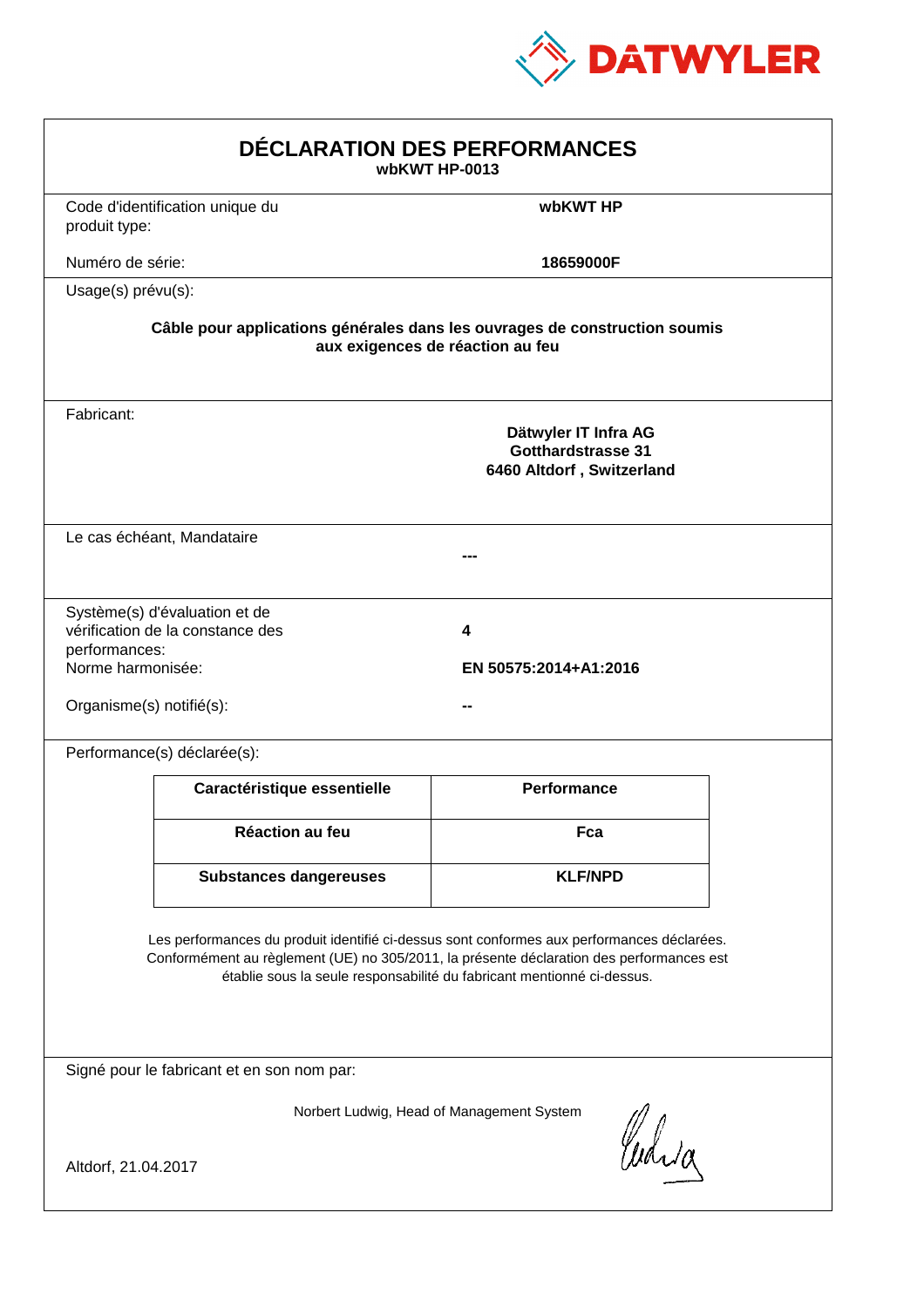

| <b>DECLARACIÓN DE PRESTACIONES</b><br>wbKWT HP-0013                                                                                                                                                                                                                                            |                                                                                                        |                            |  |  |  |
|------------------------------------------------------------------------------------------------------------------------------------------------------------------------------------------------------------------------------------------------------------------------------------------------|--------------------------------------------------------------------------------------------------------|----------------------------|--|--|--|
| producto tipo:                                                                                                                                                                                                                                                                                 | Código de identificación única del                                                                     | wbKWT HP                   |  |  |  |
| Número de serie:                                                                                                                                                                                                                                                                               |                                                                                                        | 18659000F                  |  |  |  |
| Usos previstos:                                                                                                                                                                                                                                                                                |                                                                                                        |                            |  |  |  |
|                                                                                                                                                                                                                                                                                                | Cable sujeto a requisitos de reacción al fuego para aplicaciones generales en obras<br>de construcción |                            |  |  |  |
| Fabricante:                                                                                                                                                                                                                                                                                    | Dätwyler IT Infra AG<br><b>Gotthardstrasse 31</b><br>6460 Altdorf, Switzerland                         |                            |  |  |  |
|                                                                                                                                                                                                                                                                                                |                                                                                                        |                            |  |  |  |
| $(EVCP)$ :                                                                                                                                                                                                                                                                                     |                                                                                                        | 4<br>EN 50575:2014+A1:2016 |  |  |  |
|                                                                                                                                                                                                                                                                                                |                                                                                                        |                            |  |  |  |
|                                                                                                                                                                                                                                                                                                | Característica esencial                                                                                | <b>Prestaciones</b>        |  |  |  |
|                                                                                                                                                                                                                                                                                                | Reacción al fuego                                                                                      | Fca                        |  |  |  |
|                                                                                                                                                                                                                                                                                                | <b>Sustancias peligrosas</b>                                                                           | <b>KLF/NPD</b>             |  |  |  |
| Las prestaciones del producto identificado anteriormente son conformes con el conjunto de<br>prestaciones declaradas. La presente declaración de prestaciones se emite, de conformidad con<br>el Reglamento (UE) nº 305/2011, bajo la sola responsabilidad del fabricante arriba identificado. |                                                                                                        |                            |  |  |  |
| Firmado por y en nombre del fabricante por:                                                                                                                                                                                                                                                    |                                                                                                        |                            |  |  |  |
| Norbert Ludwig, Head of Management System<br>Curia<br>Altdorf, 21.04.2017                                                                                                                                                                                                                      |                                                                                                        |                            |  |  |  |
| En su caso, Representante autorizado:<br>Sistemas de evaluación y verificación<br>de la constancia de las prestaciones<br>Norma armonizada:<br>Organismos notificados:<br>Prestaciones declaradas:                                                                                             |                                                                                                        |                            |  |  |  |